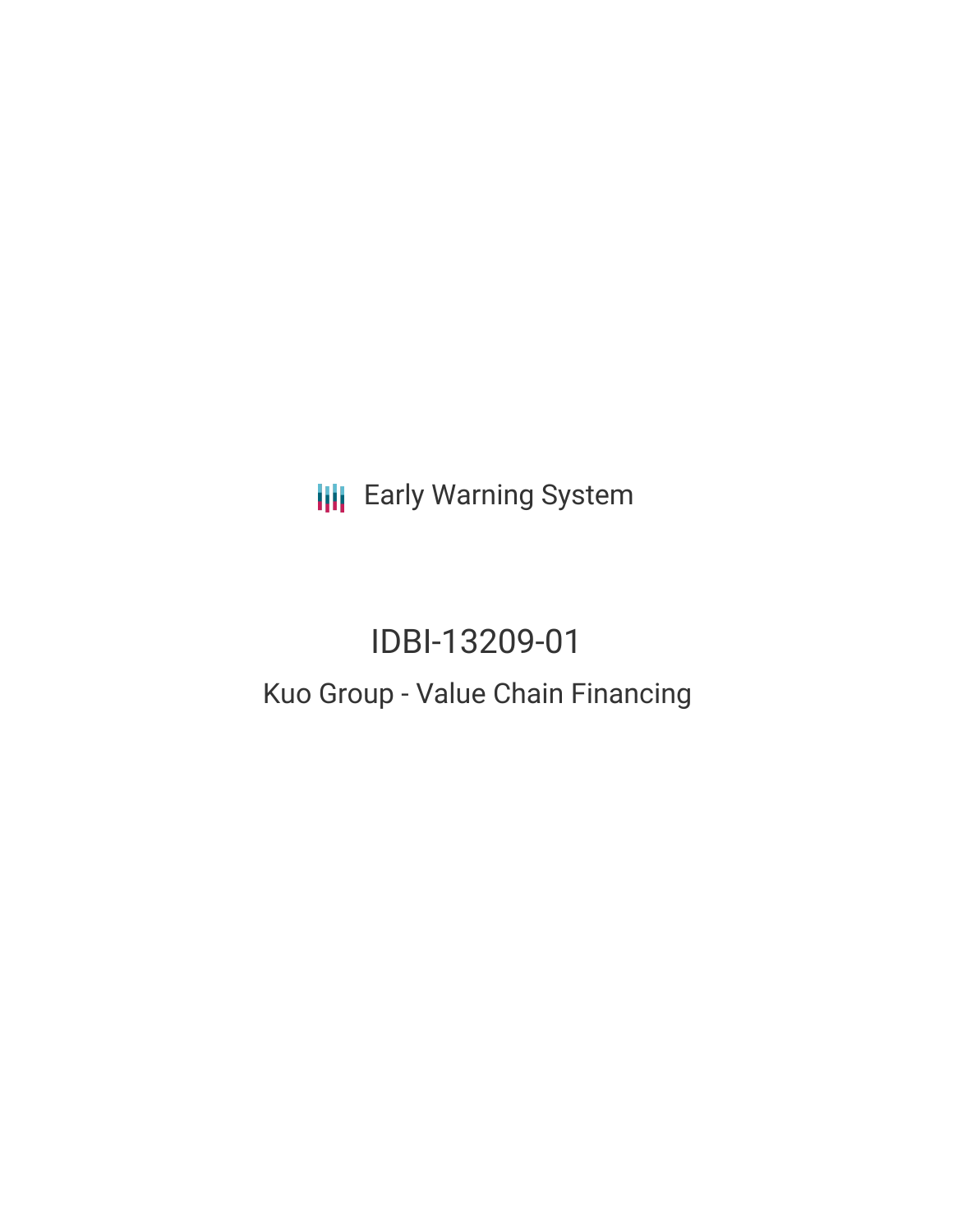

## **Quick Facts**

| <b>Countries</b>               | Mexico                            |
|--------------------------------|-----------------------------------|
| <b>Financial Institutions</b>  | IDB Invest (IDBI)                 |
| <b>Status</b>                  | Approved                          |
| <b>Bank Risk Rating</b>        | C                                 |
| <b>Voting Date</b>             | 2020-10-08                        |
| <b>Borrower</b>                | Grupo KUO, S.A.B. de C.V.         |
| <b>Sectors</b>                 | Agriculture and Forestry, Finance |
| <b>Investment Type(s)</b>      | Loan                              |
| <b>Investment Amount (USD)</b> | $$51.21$ million                  |
| <b>Loan Amount (USD)</b>       | $$51.21$ million                  |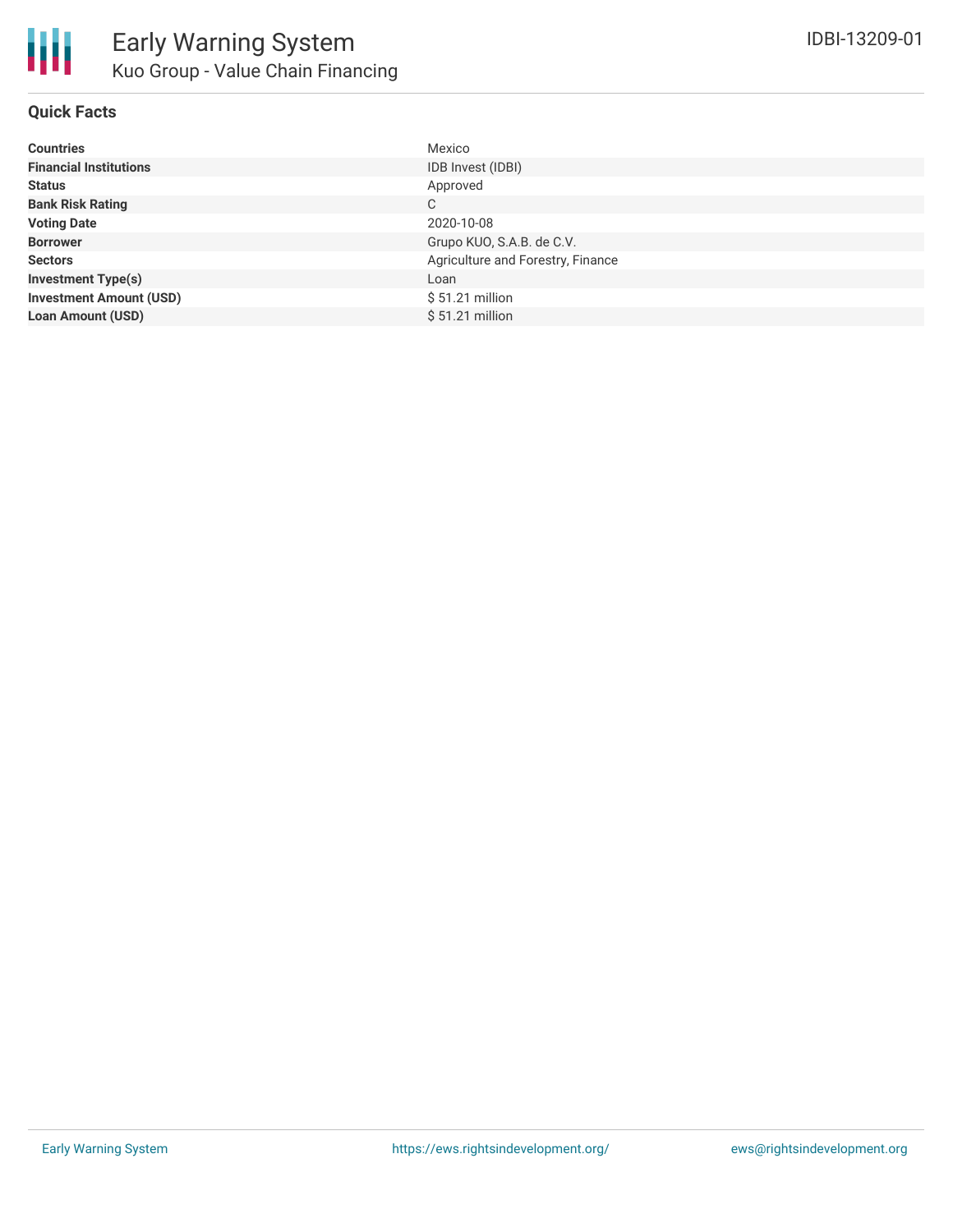

# **Project Description**

Grupo KUO, S.A.B. de C.V. and its eligible subsidiaries (the "KUO Group" or "the Company") has requested financial assistance from IDB Invest to set up an uncommitted reverse factoring revolving credit facility (the "Facility") to finance the Company's suppliers in Mexico through the acquisition of collection rights (the "Project" or the "Operation"). The Operation includes accounts receivable whose payment will be deferred due to the exceptional measures taken by the Company to mitigate the impact of COVID-19 on its suppliers.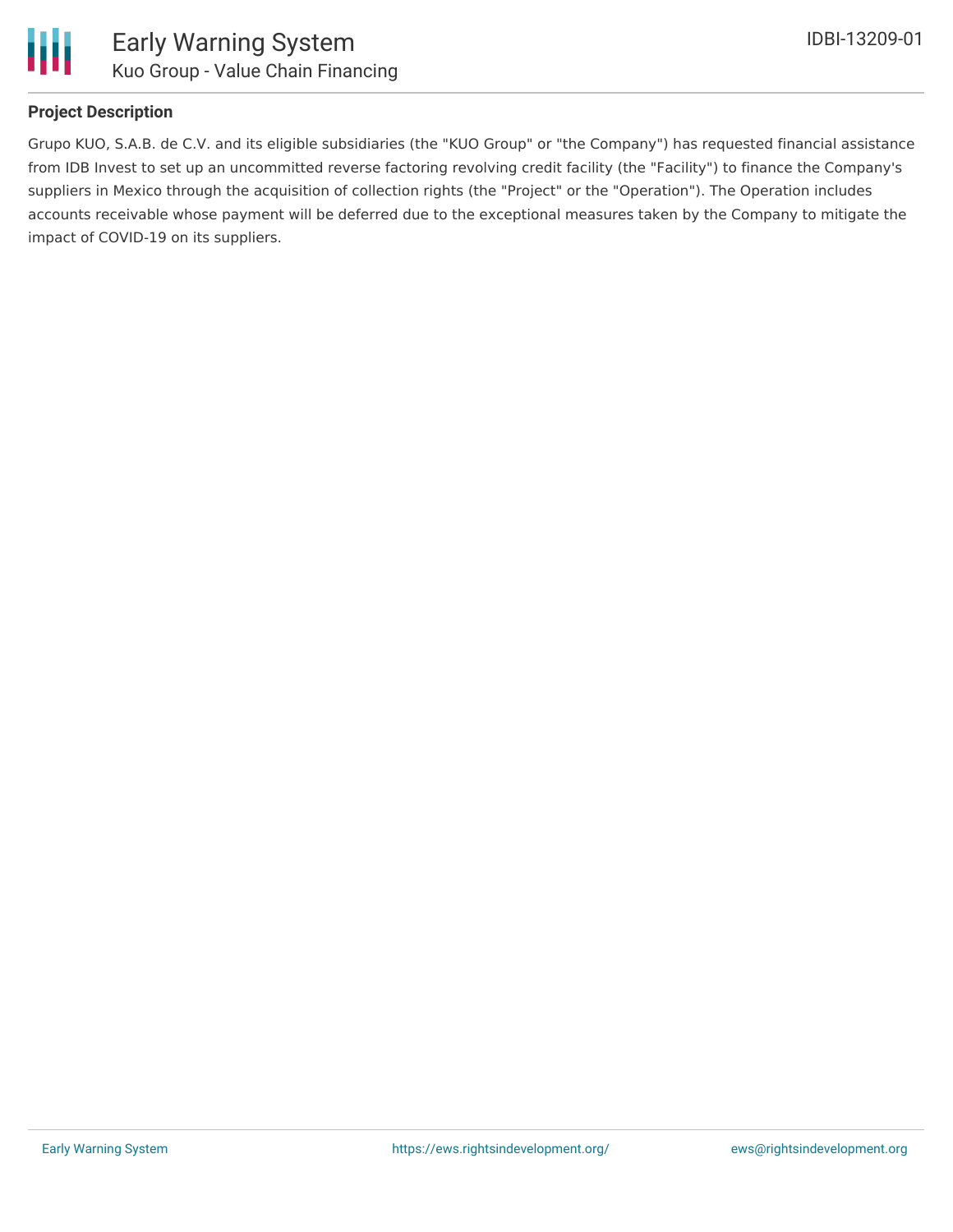## **Investment Description**

• IDB Invest (IDBI)

The "Investment Type" was not available at the moment of the snapshot.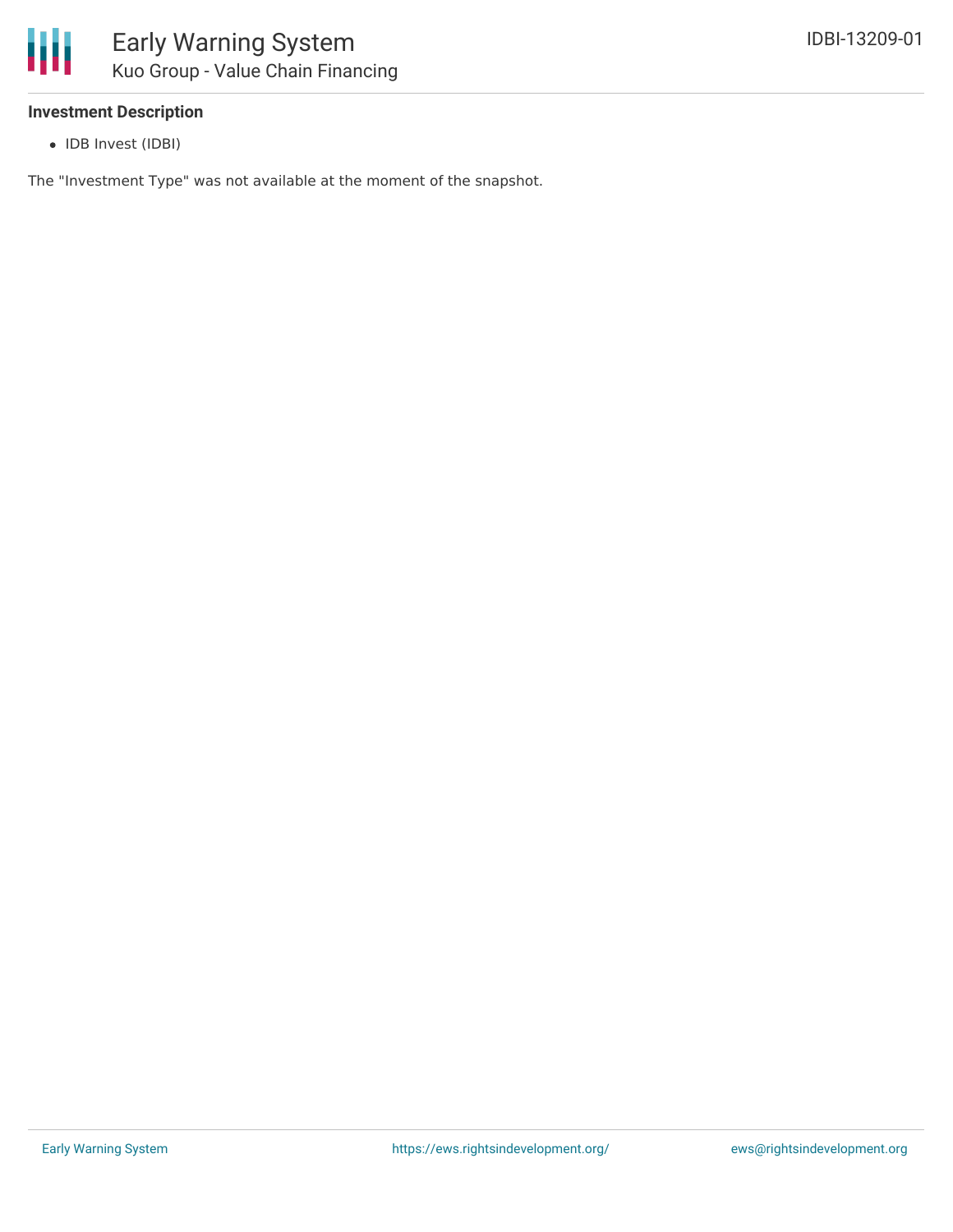

| <b>Private Actor 1</b> | <b>Private Actor</b><br>Role | <b>Private Actor</b><br>1 Sector | <b>Relation</b>          | <b>Private Actor 2</b>    | <b>Private Actor</b><br>2 Role | <b>Private Actor</b><br>2 Sector |  |
|------------------------|------------------------------|----------------------------------|--------------------------|---------------------------|--------------------------------|----------------------------------|--|
|                        |                              | $\overline{\phantom{0}}$         | $\overline{\phantom{0}}$ | Grupo KUO, S.A.B. de C.V. | Buyer                          | $\overline{\phantom{0}}$         |  |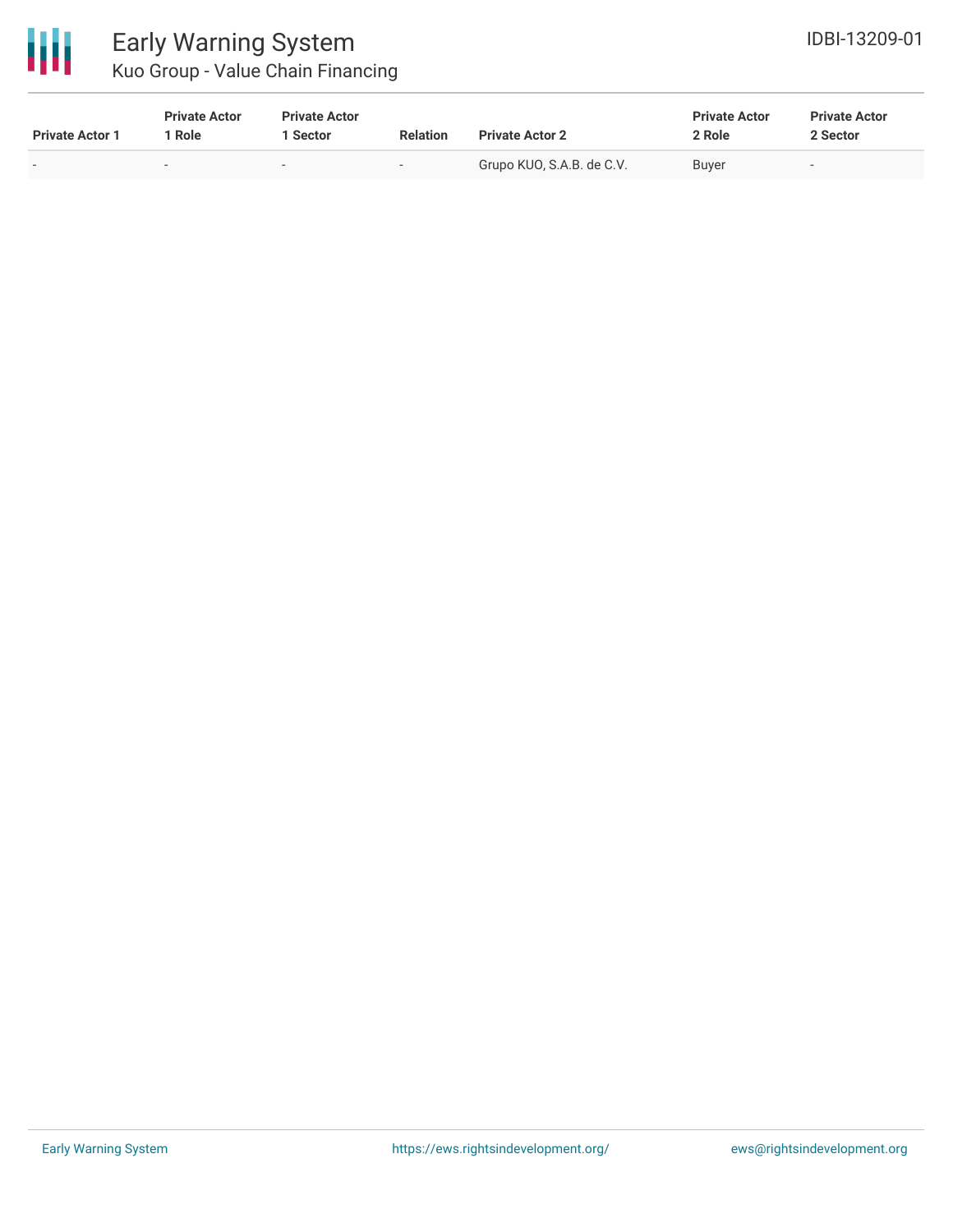## **Contact Information**

For inquiries about the Project please contact Grupo KUO Name: María Teresa Calderón Renero Title: Sustainability and Social Responsibility Management Phone number: (+52) 55 52618000 ext. 2756 Email: [maria.calderon@kuo.com.mx](mailto:maria.calderon@kuo.com.mx)

#### **ACCESS TO INFORMATION**

You can submit a request for information disclosure at:

[https://www.iadb.org/en/access-information/information-request.](https://www.iadb.org/en/access-information/information-request)

#### **ACCOUNTABILITY MECHANISM OF IDB / IDB INVEST**

The Independent Consultation and Investigation Mechanism (MICI) is the independent complaint mechanism and fact-finding body for people who have been or are likely to be adversely affected by an Inter-American Development Bank (IDB) or Inter-American Investment Corporation (IDB Invest)-funded project. If you submit a complaint to MICI, they may assist you in addressing the problems you raised through a dispute-resolution process with those implementing the project and/or through an investigation to assess whether the IDB or IDB Invest is following its own policies for preventing or mitigating harm to people or the environment. You can submit a complaint by sending an email to [MICI@iadb.org](mailto:MICI@iadb.org). You can learn more about the MICI and how to file a complaint at <http://www.iadb.org/en/mici/mici,1752.html> (in English) or <http://www.iadb.org/es/mici/mici,1752.html> (Spanish).